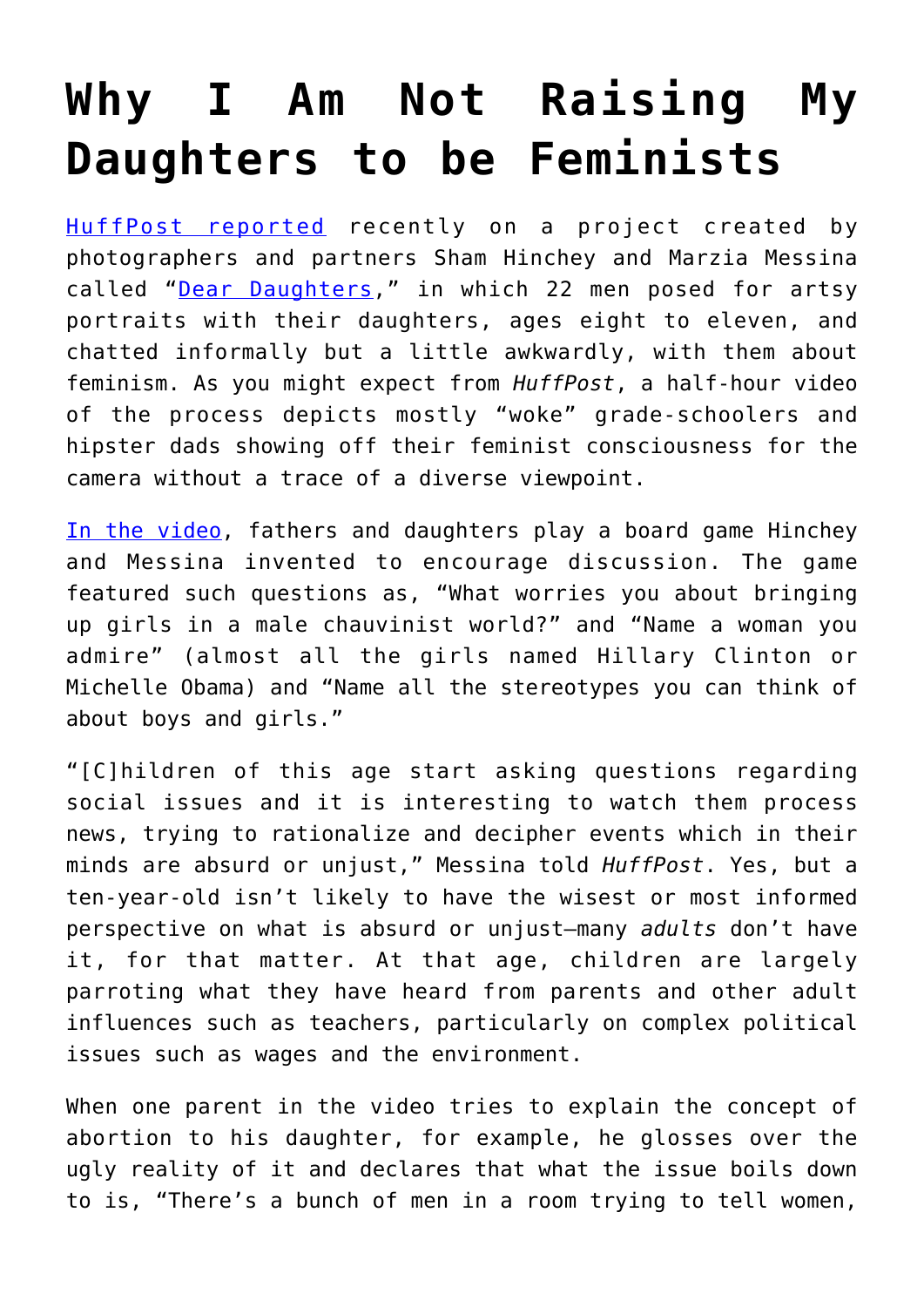'If you get pregnant, you *have* to have that baby.'" His daughter responds, "That's messed up." What's messed up is the way he steered her toward the progressive lie instead of guiding her toward the truth.

Another father says to his daughter, "What if your brothers were doing the same chores but they were getting a dollar and you were getting seventy-five cents? Because that's basically what's happening in the country right now." Actually, it's not. The wage gap fallacy has been debunked over and over again, but you would never know that from this video (not a single father in it presents a viewpoint that opposes the left's narrative).

So it appears that from an early age these daughters are being fed assumptions that women are valued unfairly in the American workplace, that they begin life at a disadvantage on a skewed playing field, and that men want to keep them down. Whereas that certainly was true in the past or even in some other cultures today, none of it is systemically true of the United States now, nor is it an empowering message for girls; on the contrary, it plants the seeds of a victim mentality.

"Male chauvinism and feminism are not abstract concepts," Hinchey told *HuffPost*. "They are issues that are most likely already at their doorstep and will most certainly be a part of their daughter's life in the future." But male chauvinism and feminism need *not* be issues for our children if we raise them properly. If we raise our boys to be chivalrous and our girls to have some self-respect and to reject the anti-male resentment that feminism stokes and exploits, their interaction will be far more harmonious than the suspicious, bitter discord that marks the current state of the sexes.

I have three daughters, ages two through seven—all under the age range of the children in the "Dear Daughters" project. Nothing in the world is more important to me than their welfare and their future. I want them to be well-educated,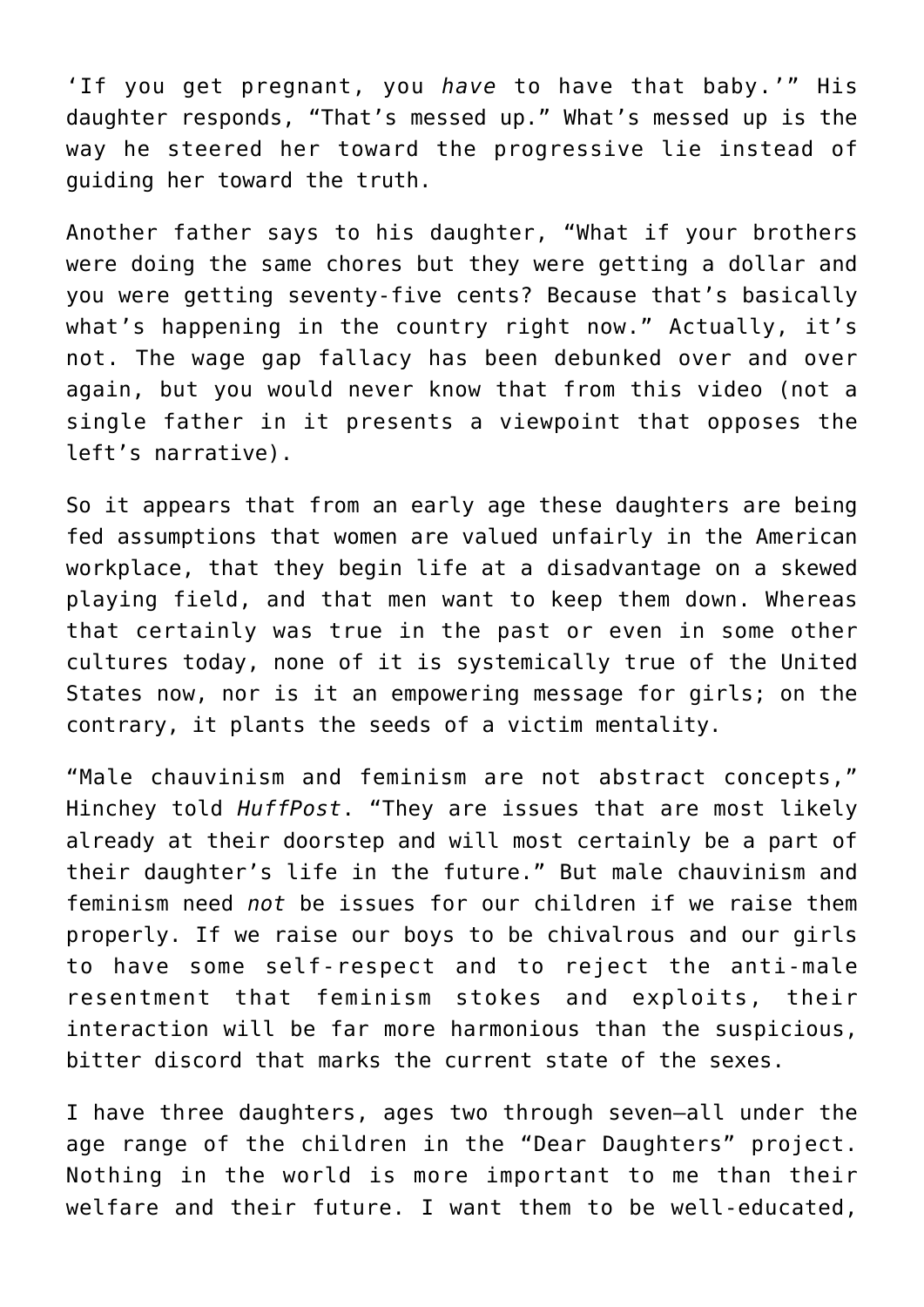independent, confident and strong—physically, emotionally, and spiritually.

But you don't create strong women by indoctrinating girls, as today's radical feminism does, to believe that they are victims of a sinister cultural force bent on enslaving them as in *The Handmaid's Tale*, a feminist fantasy that has been hyped hysterically as a dire warning about the coming patriarchy in Donald Trump's America.

As my daughters grow older, I will not teach them that as females they are oppressed, because in America, they are not. I will not teach them that they need to demand equal rights, because in America, they already have them. I will not teach them that abortion is about "my body, my choice," because it is not. I will not teach them that they will earn less than an equally skilled man for the same work, because in America they do not. I will simply empower my girls by teaching them that they can become anything they want, because in America they can.

I will teach them not that this is a "male chauvinist world" or that all men are afflicted with "toxic masculinity," but that there are good men and bad men, and how to tell the difference. I will teach them to defend themselves—with words, martial arts, and yes, with guns too—so that bad men will think twice about, or deeply regret, messing with them. I will teach them to find validation as productive members of society so that they don't have to seek it by marching with a juvenile, vulgar mob in pussy hats.

I am not raising my dear daughters to be feminists, because I am not raising them to be the angry members of a Marxist victim class struggling to overcome imaginary oppression. I am raising them to be strong, responsible individuals in control of their own destiny.

–